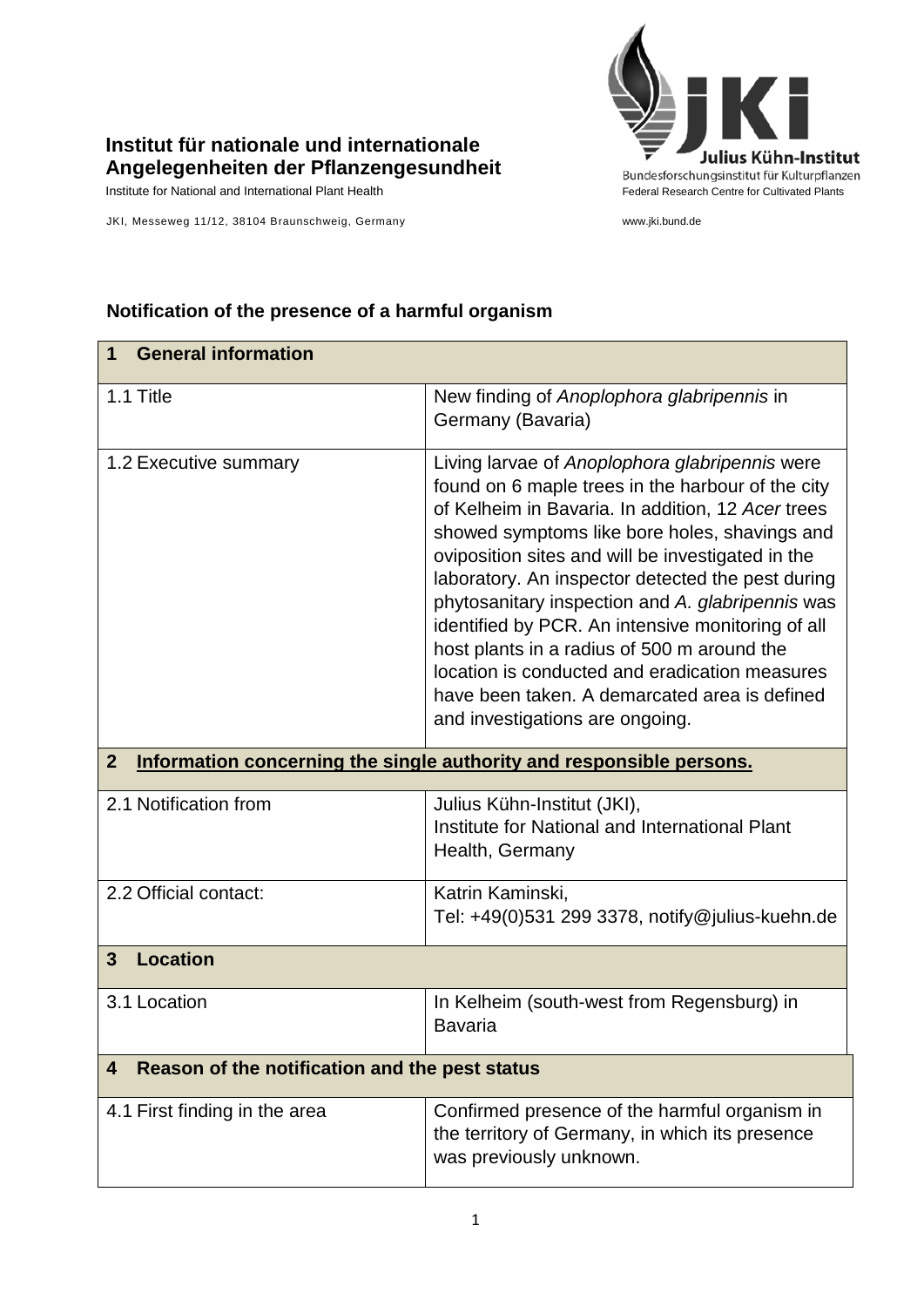| 4.2 Pest status of the area where the<br>harmful organism has been found<br>present, after the official<br>confirmation.              | Transient, only in parts of the area, under<br>eradication                                                                                                                                                                                                                                 |  |
|---------------------------------------------------------------------------------------------------------------------------------------|--------------------------------------------------------------------------------------------------------------------------------------------------------------------------------------------------------------------------------------------------------------------------------------------|--|
| 4.3 Pest status in Germany before the<br>official confirmation of the<br>presence, or suspected presence,<br>of the harmful organism. | Transient, only at some locations,<br>actionable, under eradication.                                                                                                                                                                                                                       |  |
| 4.4 Pest status in Germany after the<br>official confirmation of the presence<br>of the harmful organism.                             | Transient, only at some locations,<br>actionable, under eradication.                                                                                                                                                                                                                       |  |
| Finding, sampling, testing and confirmation of the harmful organism.<br>5                                                             |                                                                                                                                                                                                                                                                                            |  |
| 5.1 How the presence or appearance<br>of the harmful organism was found.                                                              | phytosanitary inspection of any type.<br>On 7 <sup>th</sup> April 2016 bore holes and shavings<br>were found by a phytosanitary inspector in<br>the frame of a visual phytosanitary control of<br>wood packaging material with stones in the<br>harbour of Kelheim on a maple tree nearby. |  |
| 5.2 Date of finding:                                                                                                                  | 7 <sup>th</sup> April, 2016: suspicion on the occurrence<br>of the pest and notification to the<br>responsible authority.                                                                                                                                                                  |  |
| 5.3 Sampling for laboratory analysis.                                                                                                 | 8 <sup>th</sup> April, 2016: sampling of branches with<br>bore holes for laboratory testing.18 trees<br>have been felled and will be investigated in<br>the laboratory.                                                                                                                    |  |
| 5.4 Name and address of the<br>Laboratory.                                                                                            | Landwirtschaftkammer Nordrhein-<br>Westfalen, Fachbereich 62,<br>Pflanzenschutzdienst                                                                                                                                                                                                      |  |
| 5.5 Diagnostic method.                                                                                                                | <b>PCR</b>                                                                                                                                                                                                                                                                                 |  |
| 5.6 Date of official confirmation of the<br>harmful organism's identity.                                                              | 19 April 2016                                                                                                                                                                                                                                                                              |  |
| Infested area, and the severity and source of the outbreak in that area.<br>6                                                         |                                                                                                                                                                                                                                                                                            |  |
| 6.1 Size and delimitation of the<br>infested area.                                                                                    | Until now, 18 trees with symptoms have<br>been found, 6 of them with larvae.<br>Investigations and surveys are ongoing.                                                                                                                                                                    |  |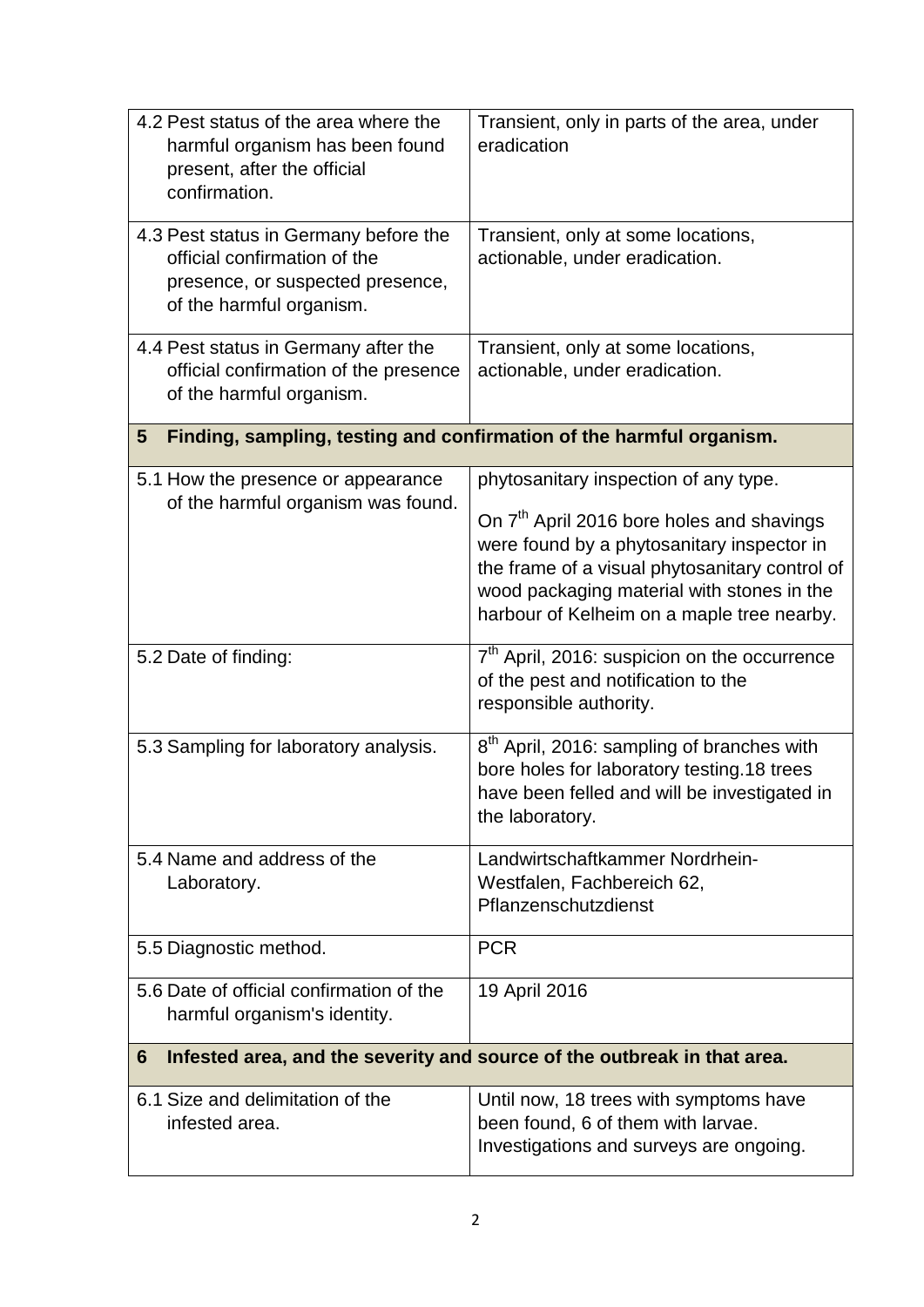| 6.2 Characteristics of the infested area<br>and its vicinity.                        | open air - port area at the river Danube,<br>plants for planting are infested                                                                                                                                                                                                                                                                                                |
|--------------------------------------------------------------------------------------|------------------------------------------------------------------------------------------------------------------------------------------------------------------------------------------------------------------------------------------------------------------------------------------------------------------------------------------------------------------------------|
| 6.3 Host plants in the infested area and<br>its vicinity.                            | Acer spp.; Betula spp.; Alnus spp.; Fraxinus<br>spp.; Corylus spp.; Tilia spp.; Populus spp.;<br>Sorbus spp.; Ulmus spp.; Salix spp.; Prunus<br>spp.; These trees grow in the close vicinity<br>of the infested / suspicious trees along<br>roads, riparian and on uncultivated land. In<br>broader surroundings trees are located in<br>urban areas, landscape and forests. |
| 6.4 Infested plant(s), plant product(s)<br>and other object(s).                      | Acer                                                                                                                                                                                                                                                                                                                                                                         |
| 6.5 Vectors present in the area.                                                     | $\overline{\phantom{0}}$                                                                                                                                                                                                                                                                                                                                                     |
| 6.6 Severity of the outbreak.                                                        | Until now 18 trees with symptoms (bore<br>holes, oviposition sites, and shavings) have<br>been found, 6 of them also with larvae<br>shortly before pupation. Some of the<br>branches died because of the massive<br>infestation, some of them already broken<br>down.                                                                                                        |
| 6.7 Source of the outbreak.                                                          | Probably imported wood packaging material                                                                                                                                                                                                                                                                                                                                    |
|                                                                                      |                                                                                                                                                                                                                                                                                                                                                                              |
| <b>Official phytosanitary measures.</b><br>$\overline{7}$                            |                                                                                                                                                                                                                                                                                                                                                                              |
| 7.1 Adoption of official phytosanitary<br>measures.                                  | Official measures have been taken: Felling<br>of the 18 infested trees within the infested<br>zone The plant material will be investigated<br>in the laboratory and destroyed. a<br>demarcated area has been established.                                                                                                                                                    |
| 7.2 Date of adoption of the official<br>phytosanitary measures.                      | 11 <sup>th</sup> and 12 <sup>th</sup> May 2016                                                                                                                                                                                                                                                                                                                               |
| 7.3 Identification of the area covered<br>by the official phytosanitary<br>measures. | A survey has been carried out and a<br>demarcated area has been determined<br>using GIS.                                                                                                                                                                                                                                                                                     |
| 7.4 Objective of the official<br>phytosanitary measures.                             | Eradication                                                                                                                                                                                                                                                                                                                                                                  |
| 7.5 Measures affecting the movement<br>of goods.                                     | Measures do not affect import into or<br>movement with the Union of goods.                                                                                                                                                                                                                                                                                                   |